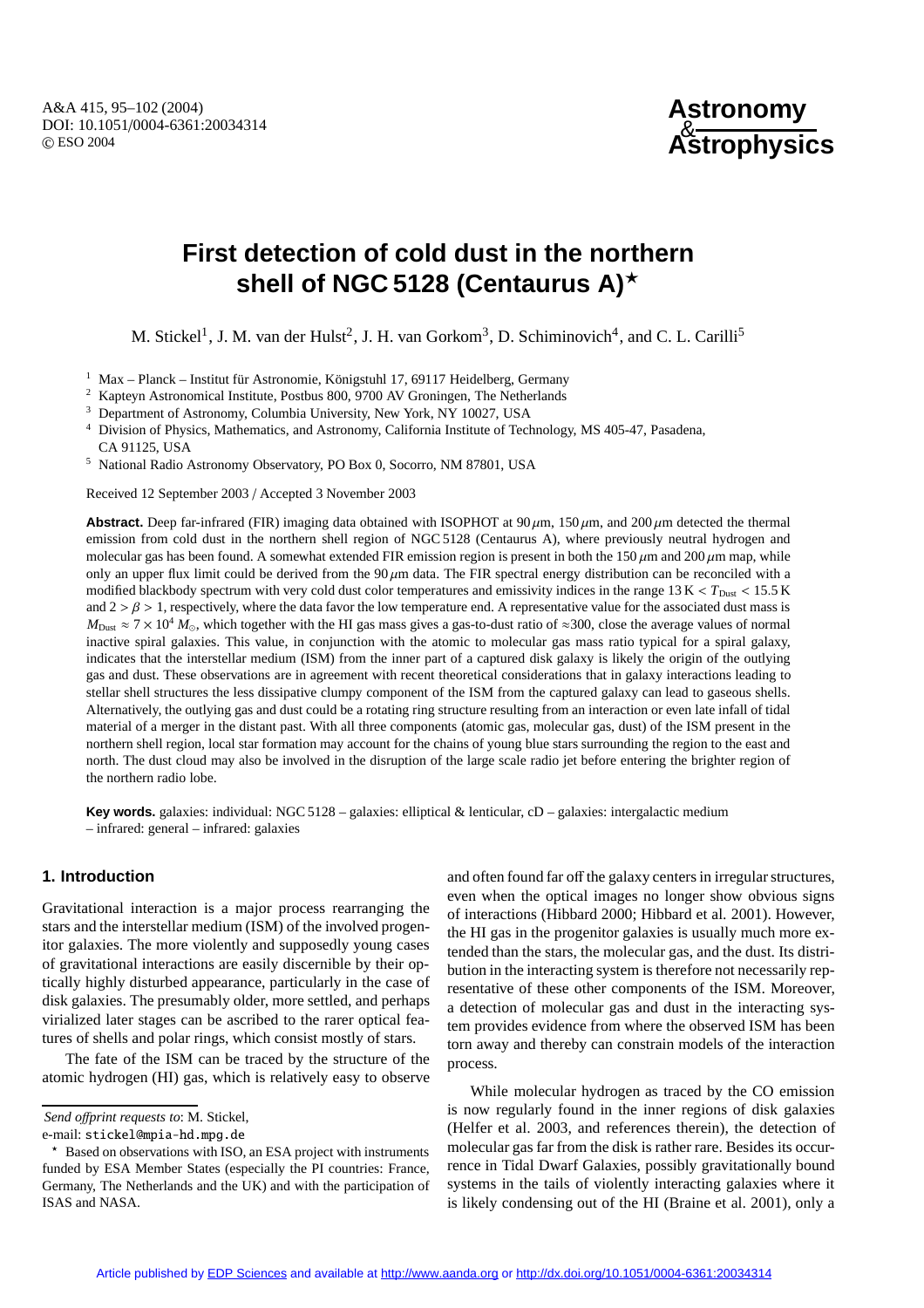few additional cases with outlying molecular CO emission have been found (Braine et al. 2001; Aalto et al. 2001). Similarly, the FIR or sub-mm thermal emission of compact extra-nuclear dust structures is detected in strongly interacting systems such as NGC 4038/39 ("the Antennae", Haas et al. 2000) and HCG 92 ("Stephans Quintett", Sulentic et al. 2001), whereas in weakly interacting or less disturbed systems none has been reported so far. A possible exception might be a cold intergalactic dust cloud in the outskirts of the Virgo elliptical M86 (Stickel et al. 2003), which is likely undergoing tidal interactions during its infall into the Virgo cluster.

Any FIR emission from extra-nuclear dust associated with the atomic and molecular ISM components in a weakly interacting system is likely quite faint, even if galactic gas-todust ratios are assumed. Thus, a search for outlying dust from a captured system is promising only in nearby galaxies. A prime candidate in this respect is the radio galaxy NGC 5128 (Centaurus A), an optically highly disturbed system with a central dust lane, which is considered to result from at least one major merger of an elliptical system with a spiral galaxy. It is also particularly interesting because of its system of optical shells (Malin et al. 1983; Peng et al. 2002), which is possibly the result from one or even more earlier minor encounters. The morphology seen in deep optical images bears some resemblance to a polar ring galaxy (Richter et al. 1994) or even to a spheroid intersected by a large disk oriented along a northeast south-west direction (Malin 1978; Cannon 1981; Haynes et al. 1983; Peng et al. 2002). Other remarkable features include a highly complex radio structure (Morganti et al. 1999) and emission line regions roughly aligned with the radio jet (Blanco et al. 1975; Morganti et al. 1991; Graham 1998). A more detailed review of the current observational status of NGC 5128 can be found in Israel (1998), while schematic diagrams of the various optical, radio, and cold gas structures can be found in Dufour & van den Bergh (1978), Morganti et al. (1999) and Charmandaris et al. (2000), respectively.

The detection of HI emission in several regions near the outer shells (Schiminovich et al. 1994) and the subsequent detection of molecular gas traced by CO emission in the two regions with the strongest HI emission (Charmandaris et al. 2000) indicated that the ISM in the tidal remnant has not yet completely settled in the center of the potential (cf. Weil & Hernquist 1993). This is possibly due to a relatively high velocity of the encounter, as indicated by the rotation of the HI gas (Schiminovich et al. 1994) and the azimuthally distributed shell system (Peng et al. 2002). Alternatively, tidal material might be falling back onto the main galaxy long after the encounter, as suggested by Hibbard & van Gorkom (1996) and recently confirmed by numerical simulations (Barnes 2002). The HI morphology and velocity field of NGC 5128 (Schiminovich et al. 1994) strikingly resembles a ring structure, similar to a few rare cases of HI rings (Barnes 1999; Ryan-Weber et al. 2003, and references therein), in which case the positional association with the stellar shells might only be a projection effect. In fact, locating the three HI emission regions (Schiminovich et al. 1994) in the optical image showing the interleaved shell system (Peng et al. 2002) reveals that only the northern S1 region lies outside the outermost shell whereas the other two are situated between shells. The CO detection in the northern shell region S1 was confirmed by Curran (2001), although a different interpretation in terms of an molecular outflow associated with the radio jet was suggested.

NGC 5128 had been the target of previous FIR studies based on IRAS data (Israel 1998, and references therein), as well as more recently, in the near-IR (Mirabel et al. 1999) and sub-mm (Leeuw et al. 2002). These studies were aimed at the investigation of the dust emission of the already optically visible dust disk in the central part of the disturbed galaxy. Up to now, no evidence has shown up of any localized offcenter FIR emission, particularly none at the position of the optical shells or associated with the outlying off-center HI and CO emission. In the case the IRAS data (Marston & Dickens 1988; Eckart et al. 1990; Marston 1992; LeWinter et al. 1993), this negative result might not only be due to sensitivity but also due to the wavelength limit of  $100 \mu m$ , which made it insensitive to a cold dust component with temperatures below 20 K.

The ISOPHOT detector (Lemke et al. 1996; Lemke & Klaas 1999) aboard the Infrared Space Observatory (ISO; Kessler et al. 1996) not only provided a higher sensitivity and a higher angular resolution, its increased wavelength coverage out to  $200 \mu m$  also allows the detection of cold dust with temperatures well below 20 K. Such cold dust temperatures might be expected since there is no strong radiation field from a large number of young stars which could heat any outlying dust. NGC 5128 was therefore observed with ISOPHOT to search for extra-nuclear dust in the northern part of the stellar halo, particularly dust associated with extra-nuclear HI and CO in the northern shell S1, the optical filaments, and the radio jet.

## **2. Observations and data reduction**

An area of  $\approx 20' \times 20'$  north of NGC 5128 was imaged at  $150 \mu m$  and  $200 \mu m$  with the ISOPHOT (Lemke et al. 1996; Lemke & Klaas 1999) in August 1996. The main body of the galaxy was placed at the southern edge of the maps to cover the northern shell region S1 (Charmandaris et al. 2000), where previously HI and CO had been detected (Schiminovich et al. 1994; Charmandaris et al. 2000). These long wavelength observations were carried out with the ISOPHOT C200 camera,  $a$  2  $\times$  2 pixel array of stressed Ge:Ga with a pixel size of 89. 4 in the regular raster mapping mode. The total integration time for the two filters was 4500 s. A somewhat larger region north of NGC 5128 was observed at  $90 \mu m$  with the C100 camera of ISOPHOT, a  $3 \times 3$  pixel array with a pixel size of 43''. S in the chopped raster mapping mode. The full area was mosaiced in eight separate parts in July 1996 with a total integration time of 6600 s. For all observations, calibration measurements with the on-board Fine Calibration Source (FCS) of ISOPHOT were taken before and after each (sub-)map to put the observed signals on an absolute level.

The signal derivation for each detector pixel and sky position made use of the full distribution of pairwise ramp readout differences instead of ramp slope fitting. This gives a much better rejection of cosmic ray hits, which is critical for the detection of faint FIR sources (Stickel et al. 2003). The signals were corrected for the dependence on ramp integration times to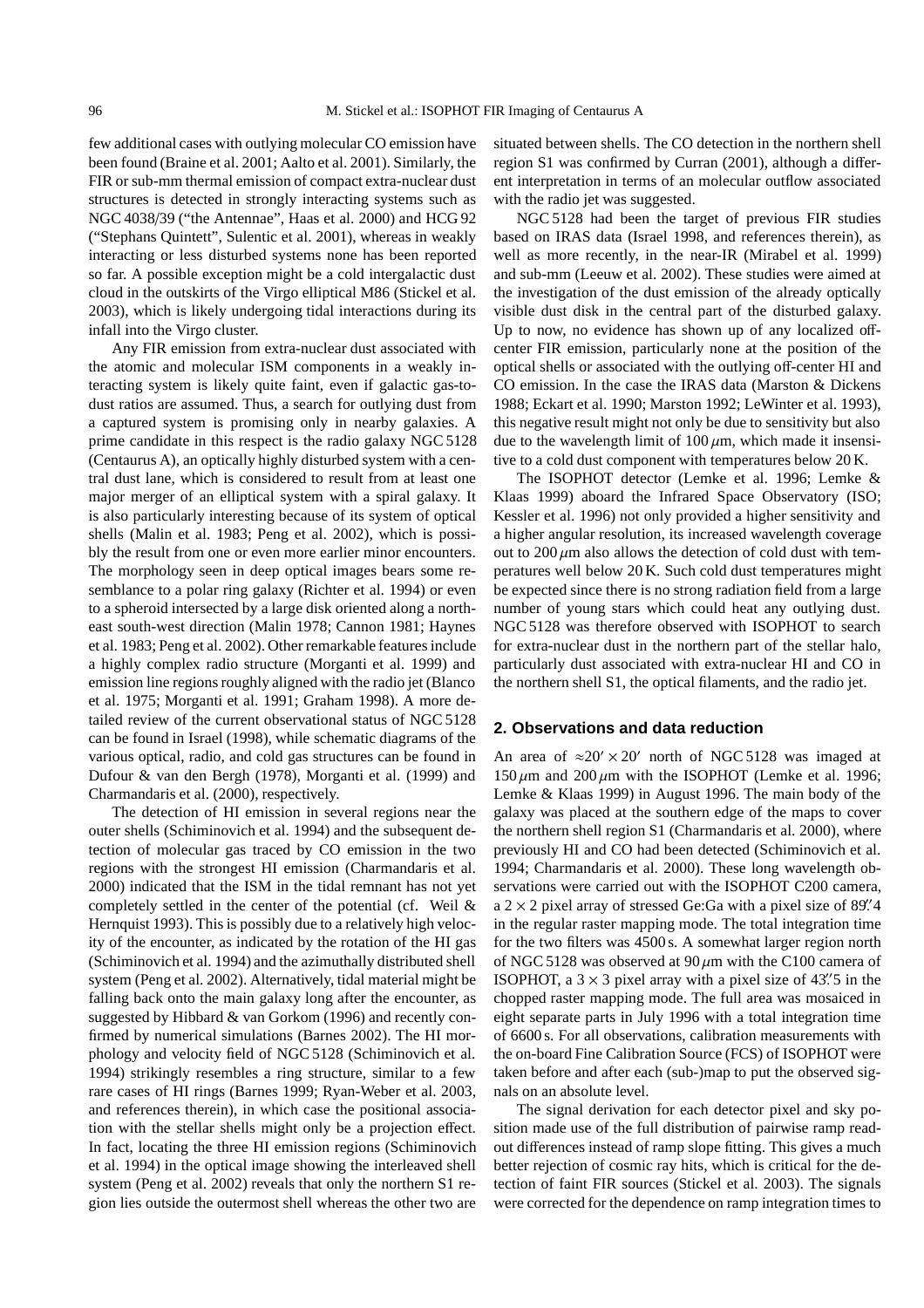be consistent with calibration observations, dark-current subtracted, and finally flux calibrated with ISOPHOT Interactive Analysis package  $PIA<sup>1</sup>$  version 9.1 / Cal G version 6.0 (Gabriel et al. 1997). For the conversion of detector signals to fluxes, the average of the signals of the two FCS measurements accompanying each (sub-)map was used.

The flux calibrated data streams of the detector pixels of all observations showed significant differences in the overall sky levels levels of up to 30%, most likely coming from inappropriately corrected pixel-to-pixel sensitivities (flatfield), which moreover appeared to be time-dependent. If uncorrected, this would lead to quite severe striping and checker board patterns in the final maps, thereby degrading the limit for detecting faint structures significantly. Therefore, the data streams were smoothed with robust filtering techniques, and each individual data stream rescaled to the common mean, while any residual time trend was removed with robust low-order polynomial fits. However, due to the very high contrast between the FIR bright central disk and the very low FIR emission in the outer stellar halo of NGC 5128, an acceptable flattening of the whole observed region could not be achieved. Since the central parts of the disk region is in any case saturated in all three filters, the flat-fielding has therefore been optimized for the outer stellar halo region of NGC 5128.

The ISOPHOT raster mapping observations contain an inherent redundancy such that a given sky position is observed with several pixels, and additionally, in the case of the  $90 \mu m$ chopped measurement with the C100 detector, during several chopper sweeps. For the longer wavelengths C200 observations at  $150 \mu$ m and  $200 \mu$ m, this redundancy was utilized by producing for each detector pixel a full map with a common center using the Drizzle mapping method (Hook & Fruchter 1997) within IRAF<sup>2</sup>. Similarly, full maps with a common center were created for each pixel and chopper throw from the  $90 \mu m$  data streams, again with the Drizzle mapping method. These individual maps were subsequently stacked, and a final map created from the stack. In the case of the C200 detector with only 4 pixels, a robust biweighted mean was applied to each pixel in the stack. For the  $90 \mu m$  map, the stack consists of a total of 117 full images, which were averaged after applying a minmax outlier rejection scheme. This stack-averaging reduction scheme is similar to standard near-infrared data processing and has been shown to suppress quite effectively small scale detector variability and cosmic ray hits, leading to significantly lower detection limits (Stickel et al. 2003).

For cross-checking the obtained results, full maps have additionally been created in a single drizzling step from the pairwise as well as the standard linear ramp fitted data streams. Furthermore, the total integration time per sky position was divided into two halves and the pairwise signals from each



**Fig. 1.** Gray-scale representation with overlaid isocontours of the ISOPHOT 90 $\mu$ m map of the region north of NGC 5128. The large dark blob at the bottom is the FIR emission of the central dusty disk region of NGC 5128 itself. Only a few very low level structures near the edges of the mapped region are apparent. Map pixel size is 35".

part treated as completely separate measurements, which were again fully processed to the complete maps. Except for an increased noise due to the less robust signal derivation, these four additional sets of maps showed results consistent with the above described pairwise stack maps, thereby providing an independent confirmation of the features described below.

#### **3. Results**

The final 90  $\mu$ m (Fig. 1), 150  $\mu$ m (Fig. 2) and 200  $\mu$ m (Fig. 3) maps are dominated by FIR emission of the central dusty disk of NGC 5128. The galaxy center is saturated in all three bands, although this is not obvious from the displayed images. Unfortunately, this precludes the derivation of integral fluxes for the central part of the galaxy. As a consequence of the high fluxes, long term drifts were apparent in the one-dimensional data streams, which could not be removed completely by the above described flat-fielding process. Any structures directly adjacent to the central dust disk must therefore be considered unreliable.

In the  $90 \mu m$  map, no FIR emission further away from the central disk is seen, particularly not at the position of the HI (Schiminovich et al. 1994) and CO (Charmandaris et al. 2000) in the northern shell S1, nor is there anything discernible at the position of the northern large scale radio jet

The ISOPHOT data presented in this paper were reduced using PIA, which is a joint development by the ESA Astrophysics Division and the ISOPHOT Consortium. The ISOPHOT Consortium is led by the Max-Planck-Institute für Astronomie, Heidelberg.

<sup>2</sup> IRAF is distributed by the National Optical Astronomy Observatories, which are operated by the Association of Universities for Research in Astronomy, Inc., under cooperative agreement with the National Science Foundation.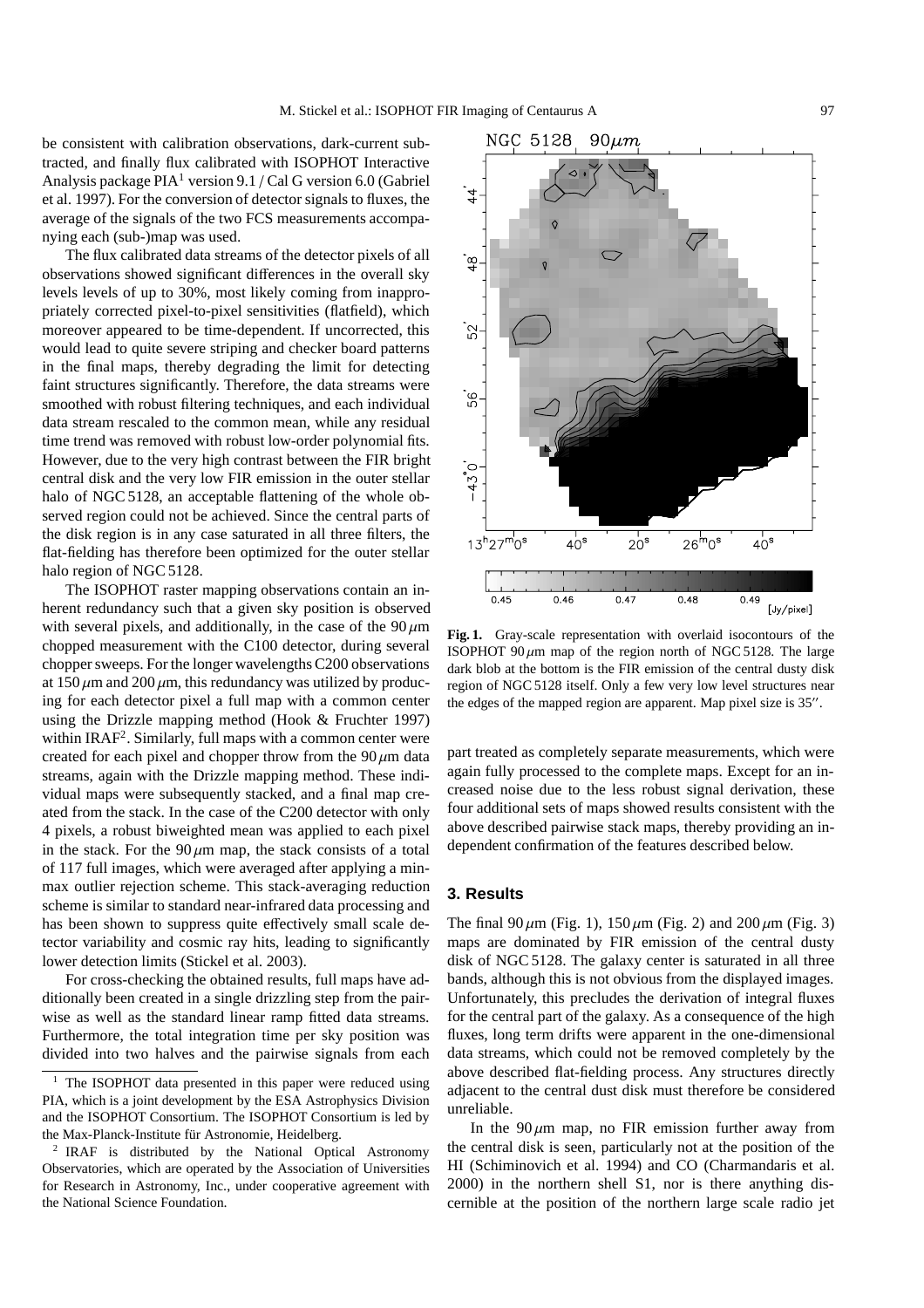

**Fig. 2.** Gray-scale representation with overlaid isocontours of the ISOPHOT 150  $\mu$ m map. In addition to the strong FIR emission of the central region of NGC 5128 near the lower edge, a resolved emission region  $\approx$ 15' northeast of NGC 5128 (marked with a bar) can clearly be seen. Map pixel size is 40".

(Morganti et al. 1999) or the ionized diffuse clouds and filaments (Graham 1998). A few very low level structures lying close to the edges of the map are not significant, because their appearance is strongly dependent on the on the data set used (see above) to create the map. They are due to detector noise and residual baseline variations not completely removed by the flat field correction.

In contrast, the  $150 \mu m$  (Fig. 2) and  $200 \mu m$  (Fig. 3) maps show in addition to the bright FIR source due to the dusty central disk also a somewhat extended FIR source  $\approx$ 15' northeast of NGC 5128. Its peak emission is at the same position at both wavelengths ( $\alpha_{2000}$ : 13<sup>h</sup> 26<sup>m</sup> 16<sup>s</sup>,  $\delta_{2000}$ : -42° 48′ 35″), which in turn is closely coincident with the maximum of the HI (Schiminovich et al. 1994) and CO (Charmandaris et al. 2000) emission in the northern shell S1. The positional offset of the peak of the FIR emission ( $\approx$ 1' south) from the HI and CO emission, the somewhat brighter southern end as well as the apparently faint curved extension of the FIR emission present in both maps, which in fact bears some resemblance to the curved HI morphology (Schiminovich et al. 1994), can not necessarily be taken as evidence for a strongly asymmetric FIR emission region, because these features could be a result of the asymmetric sampling of a compact dust cloud with the large  $(1.5)$ ISOPHOT C200 pixels. However, it should be emphasized that the FIR emission in both maps lies away from the map border and could therefore not be due to edge effects, which result from the reduced redundancy and incomplete coverage of a



Fig. 3. Same as Fig. 2, but for the 200  $\mu$ m band.



**Fig. 4.** Gray-scale representation of the ISOPHOT  $200 \mu m$  map with overlaid isocontours of the DSS-2 *B*–band image. The outlying FIR emission region is indicated by the white ellipse.

raster scan. Additionally, each of the  $150 \mu m$  and  $200 \mu m$  maps made from the other above described data streams showed the same FIR emission region, albeit with minor differences in its level and structure.

The combined  $200 \mu m$  / DSS-2 *B*-band image (Fig. 4) shows that the off-center FIR emission lies at the position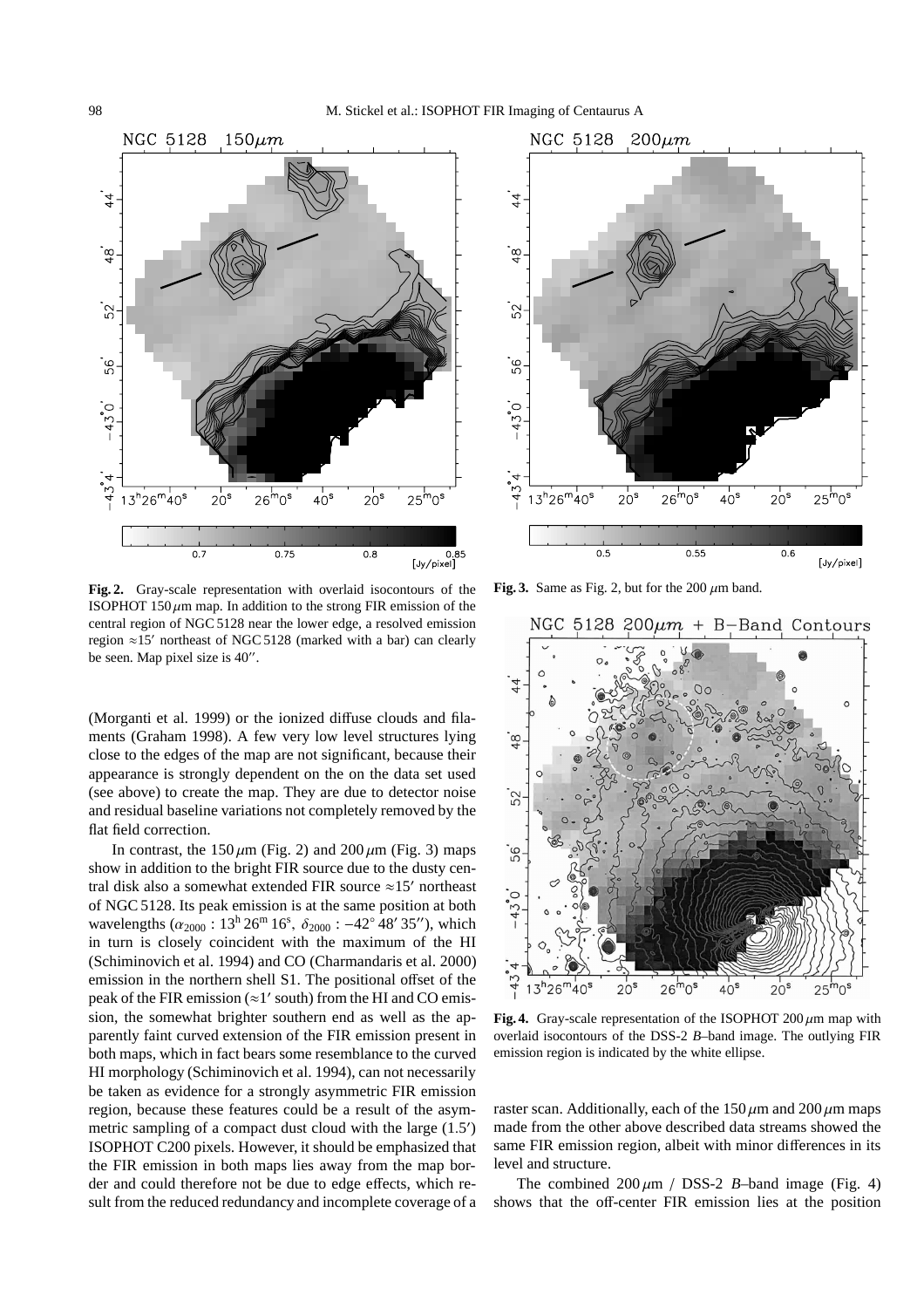

**Fig. 5.** FIR spectrum of the off-center source at the position of the HI/CO detection in NGC 5128. 30% error bars are indicated for the ISOPHOT detections at  $150 \mu m$  and  $200 \mu m$ . The dashed curve shows a modified blackbody spectrum with temperature  $T_{\text{Dust}} = 13 \text{ K}$  and emissivity  $\beta = 2$ .

where the faint optical extensions seen in deep images (Malin 1978; Cannon 1981; Haynes et al. 1983) start, as indicated by the departure of the optical isophotes from elliptical symmetry. Remarkably, the diffuse  $H_{\alpha}$  emission (Fig. 1 of Blanco et al. 1975) has also a strong depression there.

Other known features of NGC 5128, namely dust patches seen in the optical (Dufour & van den Bergh 1978), the arc of young blue stars north-west of the central dust disk (Peng et al. 2002; Karovska et al. 2002), the northern inner radio jet and lobe (Burns et al. 1983), and the inner gaseous filaments (Blanco et al. 1975; Morganti et al. 1991) lie in all three maps too close to the very bright central dust disk to be discernible, even if compact FIR emission up to a few Jy would have been present.

The integrated FIR fluxes of the northern emission region have been measured with simple aperture photometry. From the total flux inside a rectangular box containing the FIR emission, various background boxes were subtracted to give the net flux, while the variations of the differences gave an indication of the accuracy. In the 90  $\mu$ m map, twice the flux of the brightest blob near the eastern border was considered as the absolute minimum of any FIR emission, which would have been considered a detection if it were at the position of the FIR emission at  $150 \mu m$  and  $200 \mu m$  and the HI/CO detections. The resulting fluxes are 550 mJy at  $150 \mu m$ ,  $810 \,\mathrm{mJy}$  at  $200 \,\mathrm{\mu m}$ , while at  $90 \mu m$  a conservative upper limit for any FIR emission within a similar region is 100 mJy. Uncertainties in the  $150 \mu m$  and 200  $\mu$ m fluxes are ≈30%, as derived from several combinations of the source and different background regions.

The spectral energy distribution (SED, Fig. 5) shows that the FIR emission is strongly rising from  $90 \mu m$  to  $150 \mu m$ , and is further increasing to  $200 \mu m$ . Apparently, its peak is not covered by observed wavelength range and likely lies

beyond  $200 \mu m$ . The steep flux increase towards longer FIR wavelengths is indicative of the thermal emission of a cold dust component. The dust emission is usually represented by a modified blackbody (Planck) function

$$
F_{\nu} \propto \nu^{\beta} B_{\nu} (T_{\text{Dust}}) \tag{1}
$$

with a dust color temperature  $T_{\text{Dust}}$  and an emissivity index  $\beta$ . The measured fluxes at  $150 \mu m$  and  $200 \mu m$  as well as the upper limit at  $90 \mu m$  do not strongly constrain the values for the dust color temperature and the emissivity index. For emissivity indices in the range  $2 > \beta > 1$ , they can be reconciled with dust color temperatures in the range  $13 K < T_{\text{Dust}} < 15.5 K$ . However, with increasing dust color temperature and decreasing emissivity index, the SED becomes increasingly flatter towards shorter wavelengths, and the combination  $\beta = 1$  and  $T_{\text{Dust}} = 15.5 \text{ K}$  gives a 90  $\mu$ m flux hardly below the conservative detection limit indicated in Fig. 5. The detections at  $150 \,\mu m$ and 200  $\mu$ m together with the upper limit at 90  $\mu$ m thus favor a dust temperature towards the lower and an emissivity index towards the upper end of the possible range. Moreover, if a inverse temperature dependence of the emissivity index similar to that found in the Milky Way (Dupac et al. 2003) holds also for the outlying dust in NGC 5128, then only  $\beta \approx 2$  with  $T_{\text{Dust}} \approx 13 \text{ K}$  is acceptable. Given the uncertainties in the measured fluxes at  $150 \mu m$  and  $200 \mu m$ , the dust color temperature might be even lower than 13 K.

The dust mass associated with the FIR emission can be estimated from

$$
M_{\text{Dust}} = D^2 F_{\nu} \left[ \kappa_{\lambda} B_{\nu} (T_{\text{Dust}}) \right]^{-1} \tag{2}
$$

(Hildebrand 1983; Draine 1990), where  $F_v$  is the flux density, *D* the distance,  $\kappa_{\lambda}$  the dust opacity, and  $T_{\text{Dust}}$  the dust color temperature. Dust opacities are rather uncertain and a representative value of  $3 \text{ m}^2/\text{kg}$  for  $200 \mu \text{m}$  is used, which lies in the middle of the range of currently considered values (Draine 1990). With a distance to NGC 5128 of 3.4 Mpc (Israel 1998), the derived dust mass for dust color temperatures  $13 K < T_{\text{Dust}}$ 15.5 K lies in the range  $8 \times 10^4 M_{\odot} \gtrsim M_{\text{Dust}} \gtrsim 3.2 \times 10^4 M_{\odot}$ .

#### **4. Discussion**

With the detection of the FIR emission from cold dust at the position of previously detected HI and CO in the northern shell S1 of NGC 5128, all three components of the ISM, atomic and molecular gas as well as dust, have now for the first time been seen in an outer shell structure of an early type galaxy. As it is obvious from the spectral energy distribution (Fig. 5), the newly discovered extra-nuclear dust is rather cold having a color temperature below 14 K, which is in fact significantly colder than the dust color temperature of the Milky Way (Sodroski et al. 1994) and of other normal inactive spiral galaxies (Stickel et al. 2000), but similar to cold interstellar clouds in the Milky Way (Ristorcelli et al. 1998; Tóth et al. 2000). This low temperature together with the rather small inferred dust mass leads to very low  $(\leq100 \text{ mJy})$  FIR fluxes at wavelengths up to  $100 \mu$ m, which in turn precluded an earlier detection with IRAS.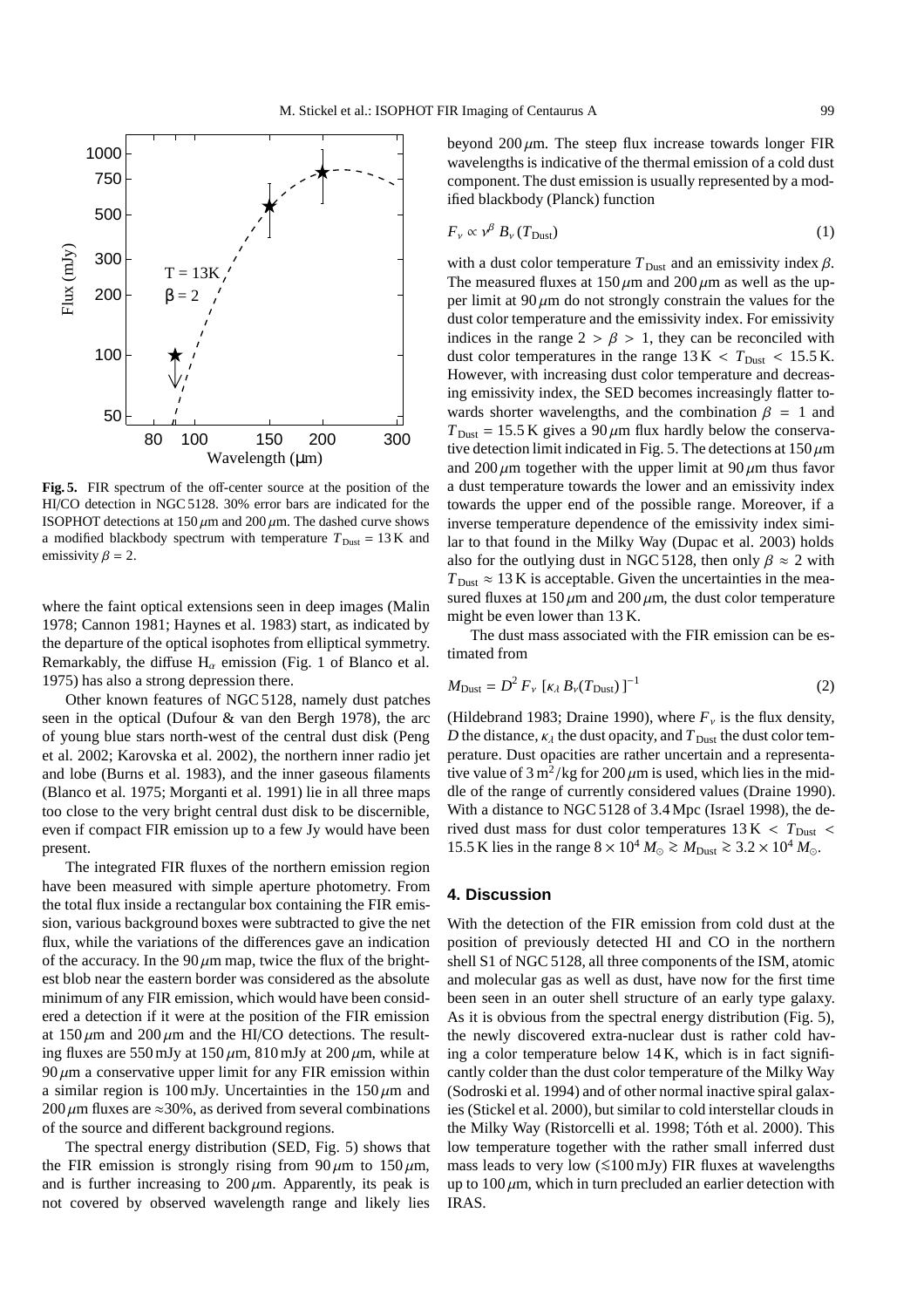FIR spectra and dust temperatures for dispersed ISM dust out to large radii from the galaxy center have been computed for ellipticals by Temi et al. (2003). This model includes heating by star light as well as by electron – grain collisions in a hot X-ray emitting component. An exemplary result of the grain temperature as a function of distance was given for NGC 4636 (Fig. 2 in Temi et al. 2003), which has a total mass and effective radius quite similar to that of NGC 5128 (Israel 1998). It shows that large dust grains can actually attain very low temperatures  $(T_{\text{Dust}} < 15 \text{ K})$  in the outer regions, only heated by the ambient starlight. This is in accord with the low temperature of the dust in the northern shell S1 of NGC 5128 (Fig. 5), which can be taken as evidence that neither the surrounding chains of young stars nor the radio jet (see below) is significantly contributing to the heating of at least the large dust grains. Unfortunately, no deep MIR/FIR data between  $20 \mu m$  and  $90 \mu m$  are available for the northern outskirts of NGC 5128 to check the presence of MIR/FIR emission from smaller grains. They are expected to have significantly higher temperatures, partly because electrongrain collisions become important (Temi et al. 2003). The absence of thermal emission from these smaller grains to very low detection limits would indicate that they might have already been destroyed by sputtering (Dwek et al. 1990; Tielens et al. 1994; Dwek et al. 1996), leaving preferentially behind the larger grains. The grain sputtering time in turn can be used to set a lower limit for the lifetime of the dust cloud, which for an external merger origin of the dust might give an indication when this event had happened.

For the northern shell S1, Charmandaris et al. (2000) give a HI gas mass of  $\approx 2.1 \times 10^7 M_{\odot}$ , and an only slightly smaller amount of molecular gas. Taking  $\approx$  7  $\times$  10<sup>4</sup>  $M_{\odot}$  as a representative value for the dust mass gives a HI gas-to-dust ratio of ≈300. Since the total gas HI mass is distributed over a much larger area than the detected FIR emission (Schiminovich et al. 1994), the HI gas-to-dust ratio of the inner region of the northern shell is likely smaller. Given the uncertainties in the dust parameters, this value is remarkably close to the canonical value of the Milky Way ( $\approx$ 160, Sodroski et al. 1994), and even closer to the median value of  $\approx$ 250 for a large number of inactive spiral galaxies (Stickel et al. 2000). Similarly, the ratio of the neutral to molecular gas mass of  $\approx$ 1.25 is also representative for spiral galaxies (Charmandaris et al. 2000).

There is no report of a large cluster of young stars or a large evolved star formation region associated with the northern shell region S1, which makes a creation of dust from the late phases of the stellar evolution unlikely. Rather, the observed properties of the extra-nuclear gas and dust strongly suggest an external origin, most likely coming from the normal ISM of a gas rich progenitor galaxy, while a gas poor elliptical or spheroidal galaxy and a low metallicity dwarf or low surface brightness galaxy appears to be ruled out.

The presence of dust in the northern shell already excludes the outer HI rich envelope far beyond the stellar disk of a spiral galaxy as the origin of the gaseous shell component, as suggested by Carter (1999). CO has been found to be a good tracer not only for molecular hydrogen gas but also for dust (Neininger et al. 1998, and references therein). Its confinement to the stellar disk region (Regan et al. 2001; Helfer et al. 2003, and references therein) provides strong evidence for the general absence of dust at very large radii, although there have been a few hints that dust can indeed reside outside stellar disks (Nelson et al. 1998; Alton et al. 1998; Melo et al. 2002). The approximately normal properties of the shell material then indicates that the ISM of the inner part of a spiral galaxy is its likely origin.

The detection of dust is also in agreement with models for the shell formation (Combes & Charmandaris 2000; Charmandaris & Combes 2000), where the ISM of a merging companion is not only included as a smoothly distributed, homogeneous dissipative component, but also contains a clumpy component of small and dense clouds with a very low dissipation, which in turn will survive and be present in the shell structures along with the stellar component. The consistent picture of an external origin of the outlying gas and dust also makes an collimated outflow of molecular gas from the central regions along the jets (Curran 2001) for the origin of the CO emission in the northern shell S1 less likely, although some outflow of ISM components from the central actively star forming region of NGC 5128 in form of a galactic wind is to be expected.

Since dust is a necessary requisite for molecular gas formation, its presence in the northern shell S1 can be taken as evidence that at least a fraction of the molecular gas might have been created in situ from the neutral gas, rather than brought in from the captured system. This situation would then be similar to a few tidal dwarf galaxies, where the formation of molecular gas out of HI and dust has been proposed (Braine et al. 2001). The presence of atomic and molecular gas together with dust in a compact cold region is reminiscent of Giant Molecular Clouds in the Milky Way, which often harbor the sites of star formation. There is currently no evidence for large scale star formation going on at the center of the northern gas and dust cloud. However, there is a chain of young blue stars not only along the eastern edge of the cloud (Rejkuba et al. 2001, 2002) adjacent to the emission line region likely excited by the radio jet (Morganti et al. 1991; Graham 1998), but remarkably also along its northern edge (Fassett & Graham 2000). This can be interpreted as recent star formation at the surface of the cloud, which initially might have been triggered by its interaction with the jet, but apparently has now spread even to the far side of the supposed jet-cloud interface. Even earlier phases of the stellar evolution are characterized by compact cores with gas and dust temperatures well below 15 K, which usually show up as intensity peaks in cold gas and dust clouds at the longest FIR and sub-mm wavelengths. Whether such pre-stellar cores are present and star formation might eventually independently start within the gas and dust cloud can be tested by high resolution sub-mm mapping.

A remarkable feature has shown up in recent 20 cm mapping of the brighter northern radio lobe region, namely a large scale jet connecting the inner radio lobe and the much more diffuse radio emitting region of the northern middle lobe (Morganti et al. 1999). As already noted by Morganti et al. (1999), the position where the confined jet emission becomes diffuse is positionally coincident with the HI and CO emission. The newly detected dust at the same position can be taken as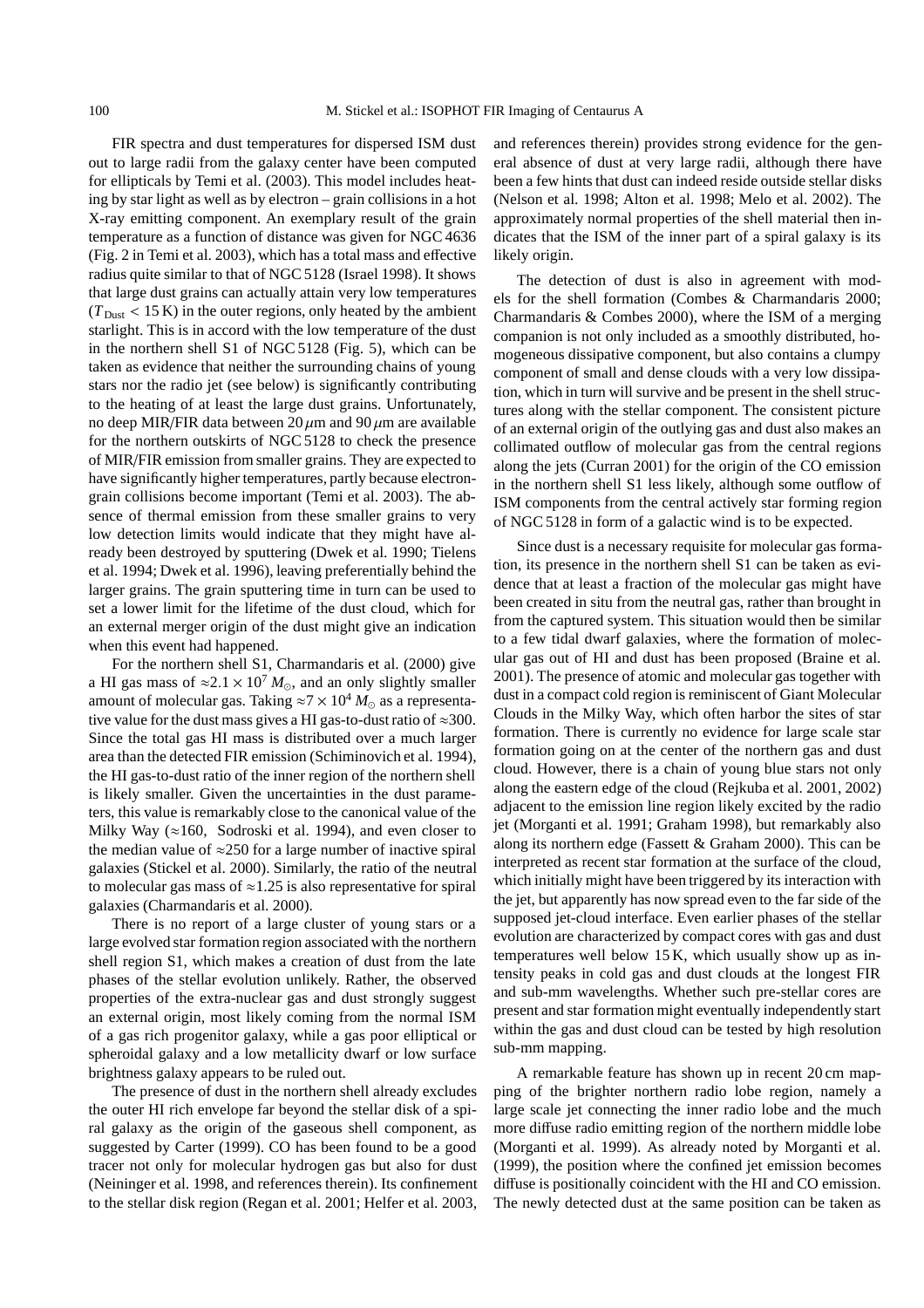supporting evidence that there is indeed some kind of dynamical interaction going on which disrupts the collimated jet.

Although a few other cases of shell galaxies with associated HI emission are known (Schiminovich et al. 1995; Petric et al. 1997; Balcells et al. 2001; Schiminovich 2001), no other clear case of CO emission associated with the HI is currently published. An uncertain case is NGC 3656, where Charmandaris & Combes (2000) note a possible detection of the southern shell. Unfortunately, this particular galaxy has not been observed with ISO at FIR wavelengths. A cross-correlation of the FIR mapping observations in the ISO data archive with the lists of shell galaxies from Malin & Carter (1980), Wilkinson et al. (1987), and Thronson et al. (1989) revealed that there are several additional shell galaxies with useful mapping data at wavelengths beyond  $60 \mu m$ . Among them are the two well known cases NGC 474 and Arp 230, which have in addition to stellar shells also a highly structured HI morphology. Again, no CO has been detected associated with the optical shells in these galaxies (Combes et al., priv. commun.). The ISOPHOT observations showed in both cases no outlying compact dust structures, and did detect the central FIR emission only from Arp 230 but not from NGC 474. However, the less well known object NGC 5813 from the list of Thronson et al. (1989) clearly does show two outlying compact FIR emission regions not associated with anything obvious in the optical DSS-2 *R* band image of the galaxy, although its center is only very weakly detected. NGC 5813 is a rather unconspicious E1 elliptical, for which a merger origin has been suggested by Kormendy (1984) on the basis of a non-isothermal core-witin-a-core structure, but has not yet been investigated in detail with HI observations. A detailed description of these archival FIR data from the ISO database will be given elsewhere (Stickel et al., in preparation). Since these three objects and all other shell galaxies with FIR mapping data are at much larger distances than NGC 5128, a similarly small amount of dust can currently not be detected. For the time being, the detection of dust in the northern shell system of NGC 5128 is therefore unique.

*Acknowledgements.* The development and operation of ISOPHOT were supported by MPIA and funds from Deutsches Zentrum für Luftund Raumfahrt (DLR, formerly DARA). The ISOPHOT Data Centre at MPIA is supported by Deutsches Zentrum für Luft- und Raumfahrt (DLR) with funds of Bundesministerium für Bildung und Forschung, grant. no. 50 QI0201.

This research has made use of NASA's Astrophysics Data System Abstract Service, the Simbad Database, operated at CDS, Strasbourg, France, and data from the Infrared Processing and Analysis Center (IPAC) and the NASA/IPAC Extragalactic Database (NED), which are operated by the Jet Propulsion Laboratory, California Institute of Technology, under contract with the National Aeronautics and Space Administration.

Based on photographic data obtained using The UK Schmidt Telescope. The UK Schmidt Telescope was operated by the Royal Observatory Edinburgh, with funding from the UK Science and Engineering Research Council, until 1988 June, and thereafter by the Anglo-Australian Observatory. Original plate material is copyright © the Royal Observatory Edinburgh and the Anglo-Australian Observatory. The plates were processed into the present compressed digital form with their permission. The Digitized Sky Survey was produced at the Space Telescope Science Institute under US Government grant NAG W-2166.

#### **References**

- Aalto, S., Hüttemeister, S., & Polatidis, A. G. 2001, A&A, 372, L29
- Alton, P. B., Trewhella, M., Davies, J. J., et al. 1998, A&A, 335, 807
- Balcells, M., van Gorkom, J. H., Sancisi, R., & del Burgo, C. 2001, AJ, 122, 1758
- Barnes, D. G. 1999, PASA, 16, 77
- Barnes, J. 2002, MNRAS, 333, 481
- Braine, J., Duc, P.-A., Lisenfeld, U., et al. 2001, A&A, 378, 51
- Blanco, V. M., Graham, J. A., Lasker, B. M., & Osmer, P. S. 1978, ApJ, 198, 63
- Burns, J. O., Feigelson, E. D., & Schreier, E. J. 1983, ApJ, 273, 128
- Cannon, R. D. 1981, in Optical Jets in Galaxies, ed. B. Battrick, & J. Mort, ESA-SP 162, 45
- Carter, D. 1999, in Galaxy Interactions at Low and High Redshifts, Proc. IAU Symp., 186, ed. J. E. Barnes, & D. B. Sanders (Dordrecht: Kluwer), 165
- Charmandaris, V., Combes, F., & van der Hulst, J. M. 2000, A&A, 356, L1
- Charmandaris, V., & Combes, F. 2000, in Small Galaxy Groups, ed. M. Valtonen, & C. Flynn, ASP Conf. Ser., 209, 273
- Combes, F., & Charmandaris, V. 2000, in Dynamics of Galaxies: from the Early Universe to the Present, ed. F. Combes, G. A. Mamon, & V. Charmandaris, ASP Conf. Ser., 197, 339
- Curran, S. J. 2001, A&A, 376, 402
- Draine, B. T. 1990, in The Interstellar Medium in Galaxies, ed. H. A. Thronson Jr., & J. M. Schull (Dordrecht: Kluwer), 483
- Dufour, R. J., & van den Bergh, S. 1978, ApJ, 226, 73
- Dupac, X., Bernard, J.-P., Boudet, et al. 2003, A&A, 404, L11
- Dwek, E., Rephaeli, Y., & Mather, J. 1990, ApJ, 350, 104
- Dwek, E., Foster, S. M., & Vancura, O. 1996, ApJ, 457, 244
- Eckart, A., Cameron, M., Rothermel, H., et al. 1990, ApJ, 363, 451
- Fassett, C. I., & Graham, J. A. 2000, ApJ, 538, 594
- Gabriel, C., Acosta-Pulido, J., Heinrichsen, I., et al. 1997, in Astronomical Data Analysis Software and Systems VI, ed. G. Hunt, & H. E. Payne, ASP Conf. Ser., 125, 108
- Graham, J. A. 1998, ApJ, 502, 245
- Haas, M., Klaas, U., Coulson, I., Thommes, E., & Xu, C. 2000, A&A, 356, L83
- Haynes, R. F., Cannon, R. D., & Ekers, R. D. 1983, Proc. ASA, 5, 241
- Hibbard, J. E., & van Gorkom, J. H. 1996, AJ, 111, 655
- Hibbard, J. E. 2000, in Dynamics of Galaxies: from the Early Universe to the Present, ed. F. Combes, G. A. Mamon, & V. Charmandaris, ASP Conf. Ser., 197, 285
- Hibbard, J. E., van Gorkom, J. H., Rupen, M. P., & Schiminovich, D. 2001, in Gas and Galaxy Evolution, ed. J. E. Hibbard, J. H. van Gorkom, & M. P. Rupen, ASP Conf. Ser., 240, 657
- Hildebrand, R. H. 1983, QJRAS, 24, 267
- Helfer, T. T., Thornley, M. D., Regan, M. W., et al. 2003, ApJS, 145, 259
- Hook, R. N., & Fruchter, A. S. 1997, Astronomical Data Analysis Software and Systems VI, ed. G. Hunt, & H. E. Payne, ASP Conf. Ser., 125, 147
- Israel, F. P. 1998, A&A Review, 8, 237
- Karovska, M., Fabbiano, G., Nicastro, F., et al. 2002, ApJ, 577, 114
- Kormendy, J. 1984, ApJ, 287, 577
- Kessler, M. F., Steinz, J. A., Anderegg, M. E., et al. 1996, A&A, 315, L27
- Lemke, D., Abolins, J., Abraham, P., et al. 1996, A&A, 315, L64